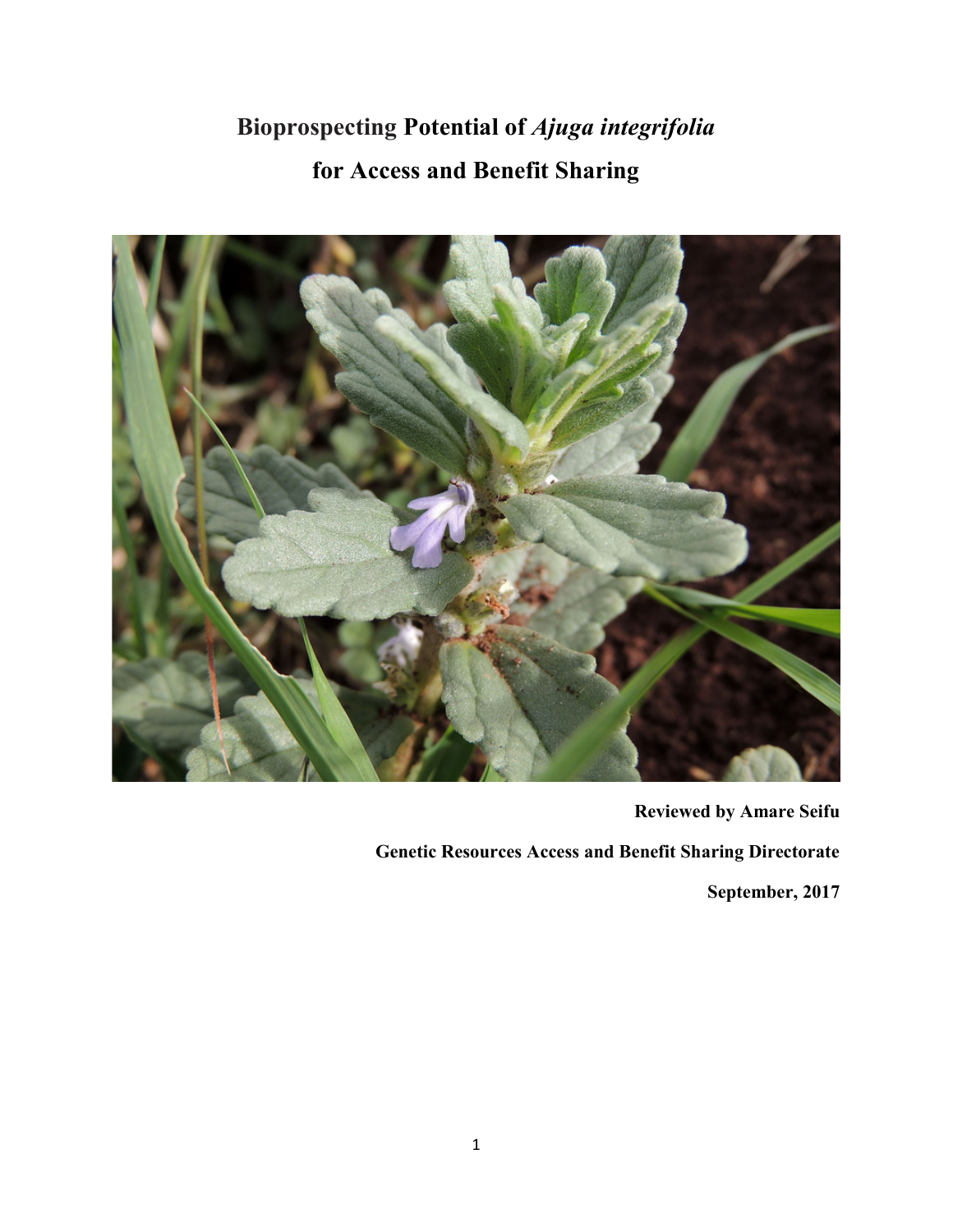#### 1. Introduction

Ethiopia is lucky to be gifted with rich biodiversity and traditional knowledge that could pioneer successful bioprospecting. However, like any other developing countries, Ethiopia lacks technical expertise and monetary resources to explore them significantly. The only option for Ethiopia is to collaborate with the developed nations or domestic investors and interested one in pharmaceutical, cosmetics and other companies alike and jointly explore them strategically and wisely. In doing so, the model of cooperation should be such that it builds the science infrastructure within, preserve and protect the local traditional medicinal and other knowledge reducing the brain drain, and equally share the outcome of the joint projects

The Ethiopian Biodiversity Institute (EBI) is the nationwide capable authority through ABS directorate playing the practical role of the Nagoya protocol on Access and Benefit sharing of genetic resources and associated traditional knowledge. Ethiopia has the officially permitted outline for the implementation of the ABS. The laws concerning the National Access and Benefit Sharing framework is proclamation on Access to genetic Resources and Community Knowledge and Community Rights (Proclamation No 482/2006) and Regulation 169/2009). Based on these frameworks, the country has been implementing the access and benefit sharing objective of the CBD. The Proclamation includes a range of issues such as ownership, user rights, and conditions for access, benefit sharing, types of benefits, powers and responsibilities among the others.

Therefore, the objective of this information is to encourage any bioprospecting company or an individual interested to work on the genetic resource, *Ajuga integrifolia*, for medicinal uses such as hypoglycemic, antihypertensive, anti-inflammatory, anticancer, antibacterial, immunomodulatory and antispasmodic activities.

#### 2. Description of the Plant

Ajuga integrifolia Buch.-Ham. (Syn: Ajuga remota; Ajuga bracteosa) is known by common names: 'Armagussa', 'Etse Libawit', 'Medhanit' (in Amharic). It is one of the species in the genus Ajuga and family Lamiaceae. The plants in the genus Ajuga are evergreen, clump-forming rhizomatous annual or perennial herbaceous flowering species in the mint family, Lamiaceae. There are at least 301 species of the genus *Ajuga* with many variations: Ajuga is one of the 266 genera of the family Lamiaceae.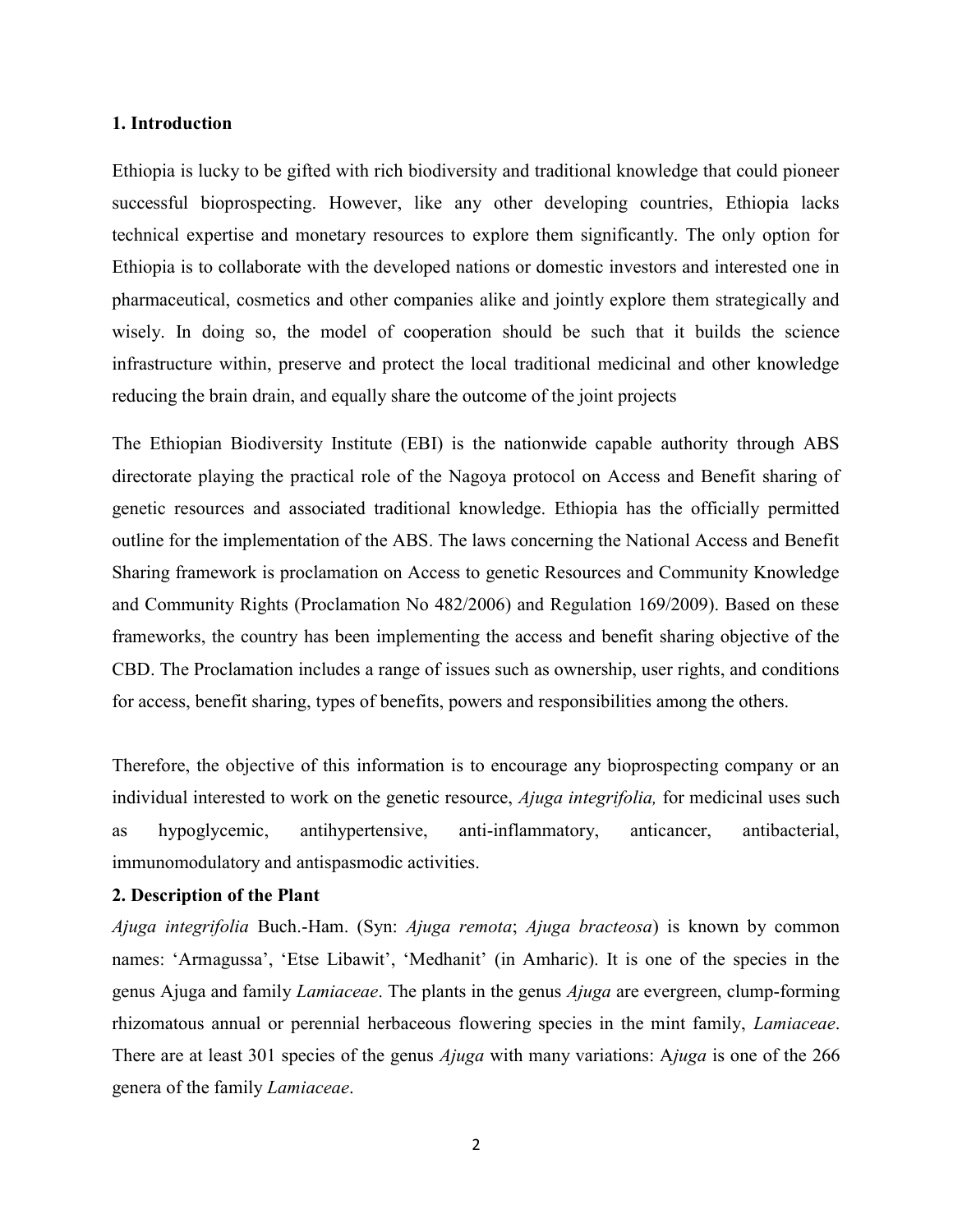*Ajuga integrifolia*, mostly known under the name *Ajuga bracteosa*, is a herb often lying on the ground and rooting at the nodes, covered with soft hairs, stems growing up to 40 cm high. Its leaves are oblanceolate and coarsely toothed. Its flowers are small, pale blue, white or pale violet found in small clusters in the leaf axils. It flowers from late August to October while honeybees are frequently visiting the flowers for pollen and nectar (Fichtl and Admasu Adi, 1994; Ermias Dagne, 2009).

# 3. Distribution of Ajuga integrifolia

It occurs in many parts of Ethiopia, Eritrea, Sudan, Somalia, Djibouti, Kenya, Uganda, Rwanda, Burundi, Tanzania, Yemen, Saudi Arabia, Afghanistan and Eastern Asia. It is a common herb of humid or wetter areas, in disturbed or shaded grassland, along roadsides and in ditches. It is found at an altitude of 1500 to 3200 m a.s.l. (Inga Hedberg et al., 2006; Fichtl and Admasu Adi, 1994; Ermias Dagne, 2009). In Ethiopia it grows in different regions including Bale, Gojam, Gondar, Harerge, Kefa, Shoa, Sidamo, Tigray and Wollo (Hedberg et al., 2006; Coll and Tandrón, 2005 cited in Tadesse Bekele,2008).Engedasew Andarge et al.,(2015) also reported that Ajuga integrifolia has found abundantly (plenty )in Dawuro Zone, SNNPR, Ethiopia. Getachew Alebie et al., (2017) on Systematic review on traditional medicinal plants used for the treatment of malaria in Ethiopia also reported that Ajuga integrifolia was more frequently cited species which indicates its occurrences in many parts of Ethiopia and potentially higher bioactive antimalarial content.

# 4. Ethno-medicinal uses

Ajuga integrifolia is widely used in traditional medicine for treating diarrhea, stomach disorders, evil eye, retained placenta, ascariasis, malaria, swollen legs, hypertension, jaundice and wounds It can also be used for veterinary purposes (Asres *et al.*, 2001; Vohra and Kaur, 2011). A decoction of the leaves of the herb is used in the traditional medicine for a number of diseases including diabetes, hypertension, fever, malaria and stomach pain (Mirutse Giday *et al.*, 2009).

#### 5. Chemical composition and pharmacological activities

Some compounds isolated from these plants have medicinal value and are of ecological and economic importance (Israili and Lyoussi, 2009; Vohra and Kaur, 2011). A large number of compounds have been isolated from various species of the Ajuga herb. Some of the bioactive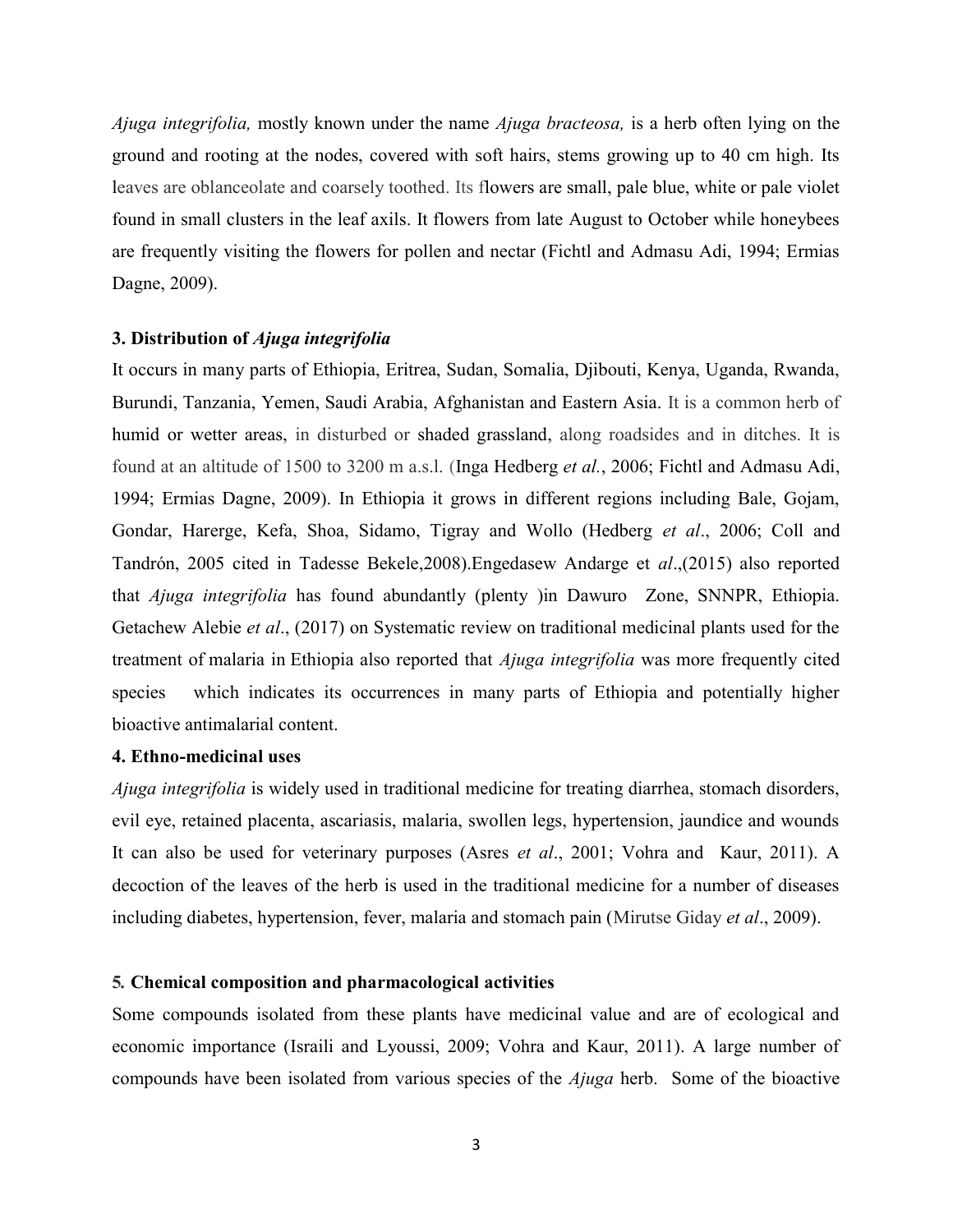compounds (steroids) isolated from genus Ajuga integrifolia are:-Ecdysone, 20 hydroxyecdysterone, Polypodine, Cyasterone, 29-Norcyasterone, 29-Norsengosterone, Ajugalactone, Ponosterone, Ajugasterone C, etc. Different parts of the Aguja plant possess different bioactive compounds (Vohra and Kaur, 2011).

Several compounds such as glycoside, tannin, ceryl alcohol, cerotic acid, have been isolated from Ajuga integrifolia leaves. The aqueous extract of leaves shows diuretic, stimulant action, aperients and febrifugal due to the presence of alkaloids, flavonoids, steroids, triterpenoids, saponins and tannins like phenolic compounds (Pala *et al.*, 2011).

Clerodane diterpenoid is found to be among the important bioactive compounds isolated from the bark of Ajuga integrifolia. The bark after decoction is useful for curing jaundice and sore throat in experimental animal model.

The bioactive compounds isolated from the root of *Ajuga integrifolia* are steroids, palmitic acid and heptacos-3-en-25-one. The roots of  $A_j$ uga integrifolia contains comparatively larger amounts of chromium which may be interrelated to its use as remedy for diabetes.

The considerably larger amounts of potassium (159 mg per 100 g in roots in comparison to 139 mg per 100 g in leaves) than sodium (29 mg per 100 g in roots in comparison to 21 mg per 100 g in leaves) may have some correlation with the use of the herb in hypertension (Pala *et al.*, 2011).

Generally, crude extracts from multiple parts of the Ajuga integrifolia plant are used to treat various disorders in different traditional systems. The presence of different bioactive compounds in *Ajuga integrifolia* might be responsible for the variety of medicinal purposes such as hypoglycemic, antihypertensive, anti-inflammatory, anticancer, antibacterial, immunomodulatory and antispasmodic activities of the plant (Pala *et al.*, 2011).

# References

Engedasew Andarge, Abraham Shonga, Mathewos Agize and Asfaw Tora(2015)Utilization and conservation of medicinal plants and their associated Indigenous Knowledge (IK) in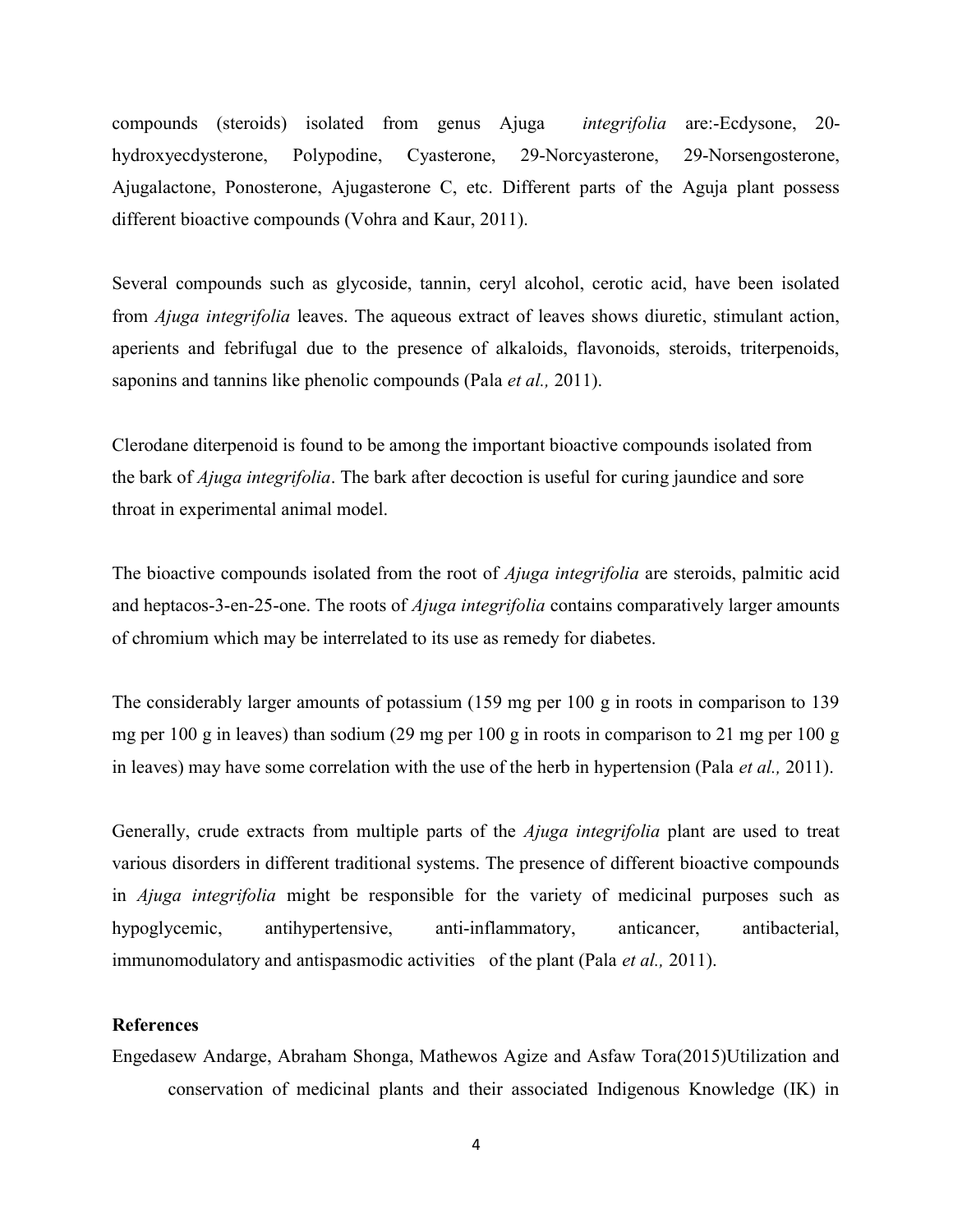Dawuro Zone: An ethnobotanical approach. International Journal of Medicinal Plant Research 4(3) : 330-337

Ermias Dagne (2009). Natural Database for Africa (NDA).Version 1.0, Addis Ababa, Ethiopia.

- Fichtl, R. and Admasu Adi (1994). Honeybee flora of Ethiopia. DED (German Development Service) and Ministry of Agriculture-Livestock and Fishery Resources. Weikersheim: Margraf Verlag.
- Getachew Alebie, Befikadu Urga and Amha Worku (2017) Systematic review on traditional medicinal plants used for the treatment of malaria in Ethiopia: trends and perspectives , Malaria Journal (2017) 16:307 DOI 10.1186/s12936-017-1953-2
- Inga Hedberg, Ensermu Kelbessa, Sue Edwards, Sebsebe Demissew and Eva Persson (2006). Flora of Ethiopia and Eritrea. Gentianaceae to Cyclocheilaceae. Vol. 5, pp.528. Addis Ababa University and Uppsala University, Uppsala.

Israili, H.Z. and Lyoussi, B. (2009). Ethnopharmacology of the plants of genus Ajuga . Pak. J.

- Kaleab Asres, Bucar, F., Kartnig, T., Witvrouw, M., Pannecouque, C. and De Clercq, E. (2001). Antiviral activity against human immunodeficiency virus Type 1 (HIV-1) and Type 2 (HIV-2) of ethnobotanically selected Ethiopian medicinal plants. Phytotherapy Research 15 (1): 62-69.
- Mirutse Giday, Zemede Asfaw and ZerihunWoldu (2009). Medicinal plants of the Meinit ethnic group of Ethiopia: An ethnobotanical study. *J.Ethnopharmacol*. **124** (3):513-521.
- Pala, A., Jadona, M., Katarea, Y.K., Singoura, P.K., Rajakb, H., Chaurasiyaa, P.K, Patila, U.K. and Pawara, R.S. (2011). Ajuga bracteosa wall: A review on its ethnopharmacological and phytochemical studies. Der Pharmacia Sinica. 2 (2): 1-10.
- Parvez, N. and Yadav, S. (2010) Ethnopharmacology of single herbal preparations of medicinal plants in Asandabo districta,Jimma, Ethiopia. Indian Journal of Traditional Knowledge 9(4):724-729.

Pharm. Sci. 22(4):425-462.

Tadesse Bekele(2008) Antidiabetic activity and phytochemical screening of crude extracts of Stevia rebaudiana Bertoni and Ajuga remota Benth grown in Ethiopia on alloxaninduced diabetic mice, A Thesis Submitted to the School of Graduate Studies, Addis